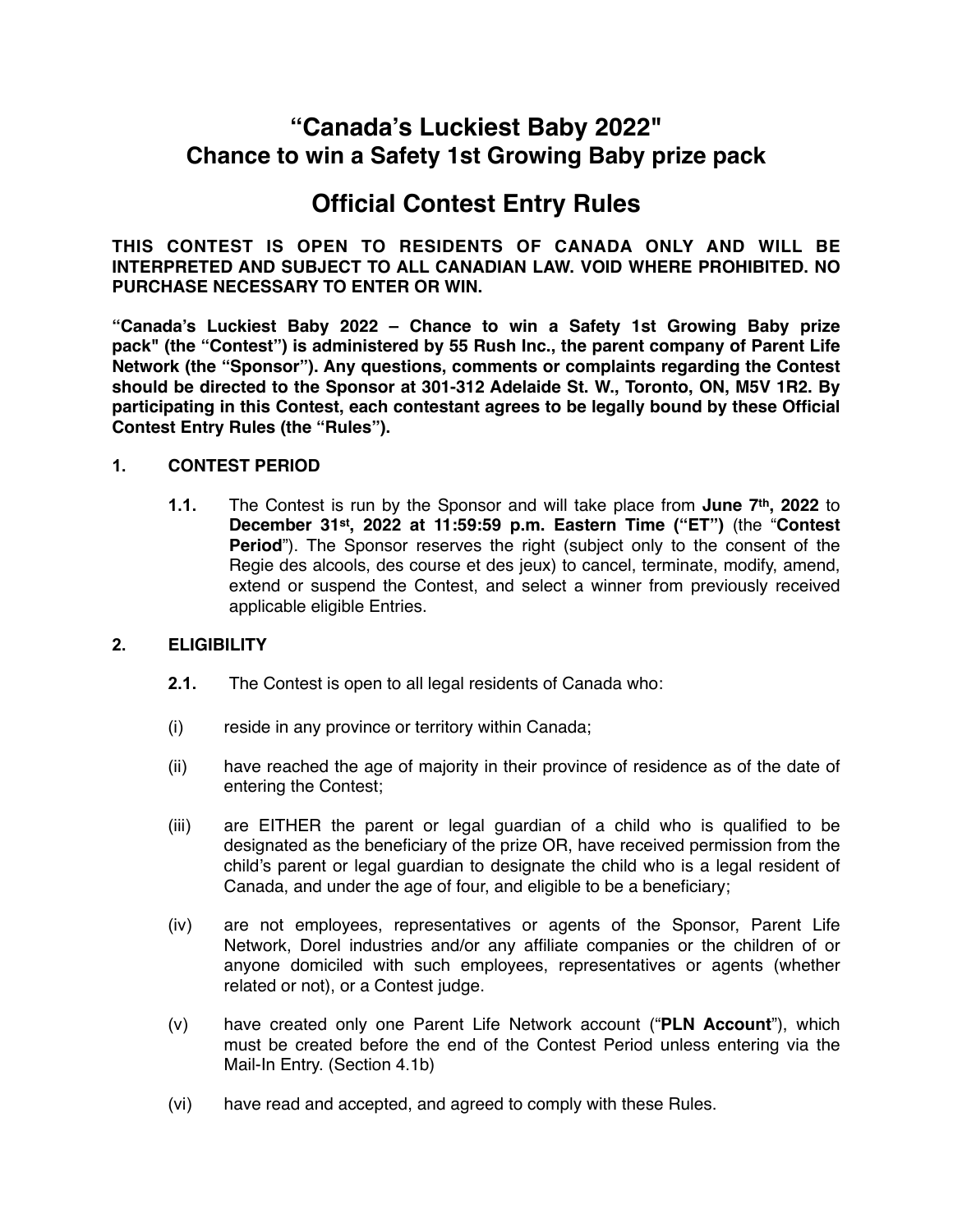### **3. PRIZE**

**3.1.a) Safety 1st. Prize:** There is a total of one (1) Safety 1st Growing Baby prize available to be won consisting of Safety 1st Baby products including a convertible car seat, high chair, play yard, and one additional product (valued at \$450). Total estimated retail value of the prize is \$1,200. All amounts in these Rules are in Canadian dollars. The sponsor reserves the right to substitute any portion of the price with an item of equal value.

> The winner is solely responsible for payment of any applicable taxes and reporting any taxable income associated with the Prize. The Prize cannot be substituted or transferred to a third party. Any additional costs not described in these Rules as part of the Prize that are incurred in collecting and using the Prize are the winner's responsibility.

#### **4. METHODS OF ENTRY**

- **4.1. Contest Entry:** To enter the Contest for a chance to win the Safety 1st Growing Baby prize, the contestant must complete either the Online Entry and Registration OR the Mail in Entry.
	- **4.1.a) Method One Online Entry and Registration:** To enter the Contest for a chance to win the Safety 1st Growing Baby prize online, the contestant must:
		- (i) Visit the Contest website at <http://clb2022.parentlifenetwork.com/>;
		- (ii) Login with an active Parent Life Network account **("PLN Account")** OR create a new PLN Account. To create a new PLN Account a contestant must provide a valid email, choose a password, and then provide a full name, birth date, and home postal code. To create a new Account a contestant must also agree to receive Commercial Electronic Messages (**"CEM's"**) from the Parent Life Network (**"PLN"**) but may unsubscribe from such messages at any time by visiting Contest by visiting [parentlifenetwork.com/user/communication](http://parentlifenetwork.com/user/communication) or from within any CEM sent to the user without affecting their entry or odds of winning in the contest;
		- (iii) Complete the Contest Entry Form (the "**CE Form**"). To Complete the CE Form Contestants must agree to allow PLN to share their registration details with Dorel industries for the purpose of email marketing (you may unsubscribe at any time without affecting your entries) and click enter to agree to the contest rules. The contestant will then obtain ten entries into the Contest for a chance to win the Safety 1st Growing Baby prize and will be registered with the Contest.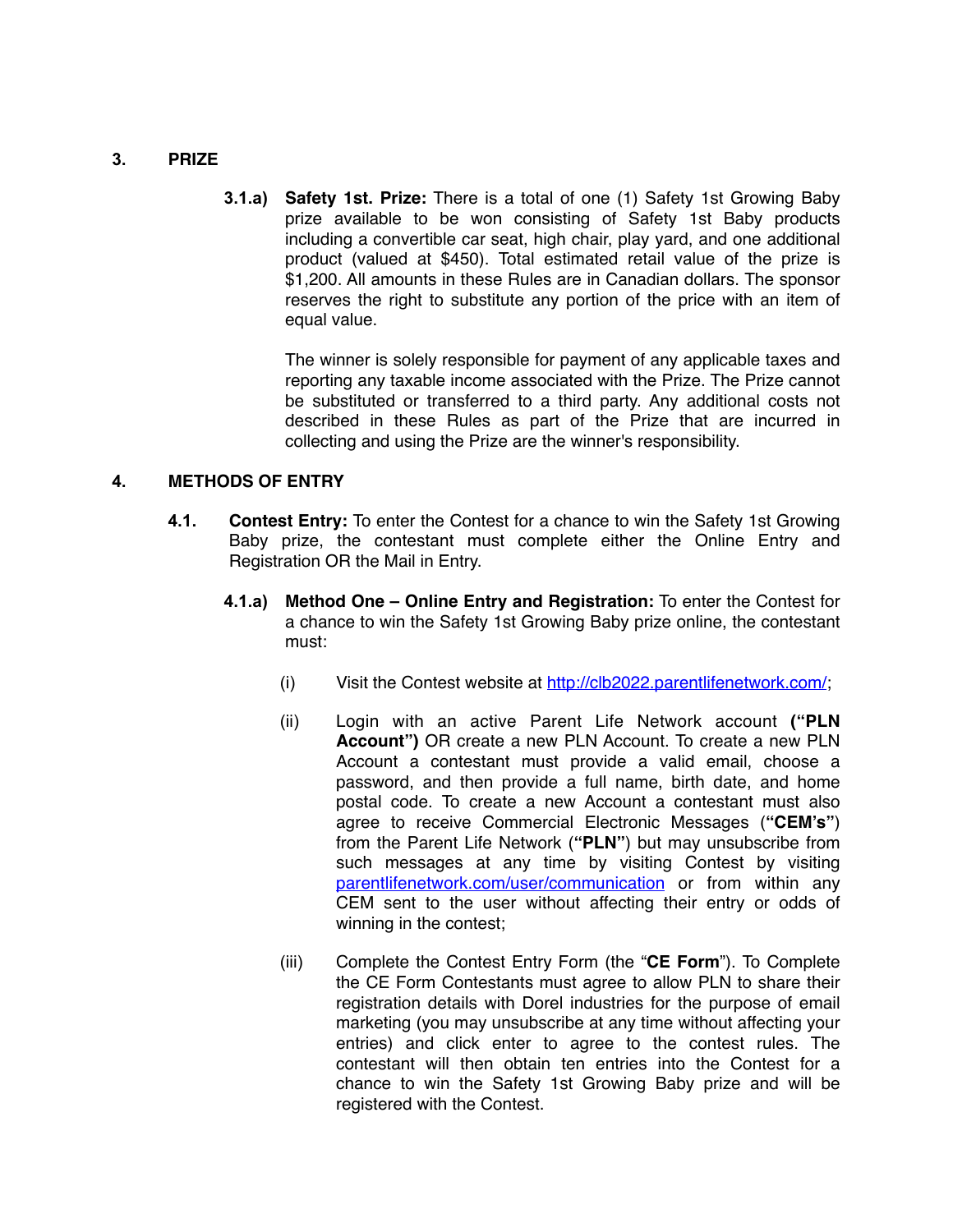Incomplete CE Forms or CE Forms completed by PLN Accounts containing false information may be deemed invalid and may be disqualified at the Sponsor's sole discretion. Only fully completed CE Forms with valid information received by the Sponsor's servers during the Contest Period will be accepted for online entry into this Contest.

- **4.1.b) Method Two Mail In Entry No Purchase Necessary:** If a contestant does not wish to enter online or does not wish to create a PLN Account or agree to have their details shared with Dorel industries and/or any affiliate companies, the contestant may: print his/her first name, last name, email address, telephone number, complete mailing address (including postal code) and signature on a plain white piece of paper (no larger than 8.5 by 11 inches) and mail it (in an envelope with sufficient postage), to the Sponsor, at: Contest Administrator, Parent Life Network, 301-312 Adelaide St. W., Toronto, ON, M5V 1R2, Attn: Canada's Luckiest Baby 2022 – Chance to win a Safety 1st Growing Baby prize pack. Upon receipt and verification of a contestant's complete entry request in accordance with these Rules, the contestant will receive ten entries into the Contest. To be eligible, all mail-in entry requests must be received during the Contest Period in a separate envelope bearing sufficient postage (i.e. mass mail-in of entry requests in the same envelope will be void). The Releasees (defined in section 7.7 below) will not be responsible or liable for any lost, stolen, delayed, illegible, damaged, misdirected, insufficient postage, late or destroyed mail-in Contest entry requests.
- **4.2. Multiple Registration Not Permitted:** Contestants can only use either the Contest Website (or its iframe) or the Mail-In Entry option (section 4.1 (b)) to register for the Contest one (1) time in total. If it is discovered that a contestant has attempted to: (i) enter more than one (1) time or (ii) use (or attempt to use) multiple names, email addresses or identities to enter, or otherwise participate in, the Contest, then (in the sole and absolute discretion of the Sponsor) he/she may be disqualified from participating in the Contest and all of his/her entries may be disqualified. Use (or attempted use) of multiple identities, mail-in envelopes, email addresses and/or any automated system to register for or otherwise participate in this Contest is prohibited and is grounds for disqualification. One Registration Per Person: For greater certainty, no contestant may enter the Contest more than once regardless of the method of participation.
- **4.3. Earning Extra Entries:** Each registered contestant will have the ability to earn a maximum of 10,000 additional entries ("Extra Entries") in the Contest. All Extra Entries must be earned during the Contest Period. No purchase is necessary to obtain any Extra Entries. To earn Extra Entries a contestant may:
	- **4.3.a)** Perform specific actions ("Action") which may include, but are not limited to: subscribing to specific social media; sharing information about the Contest on social media sites; visiting specific websites; watching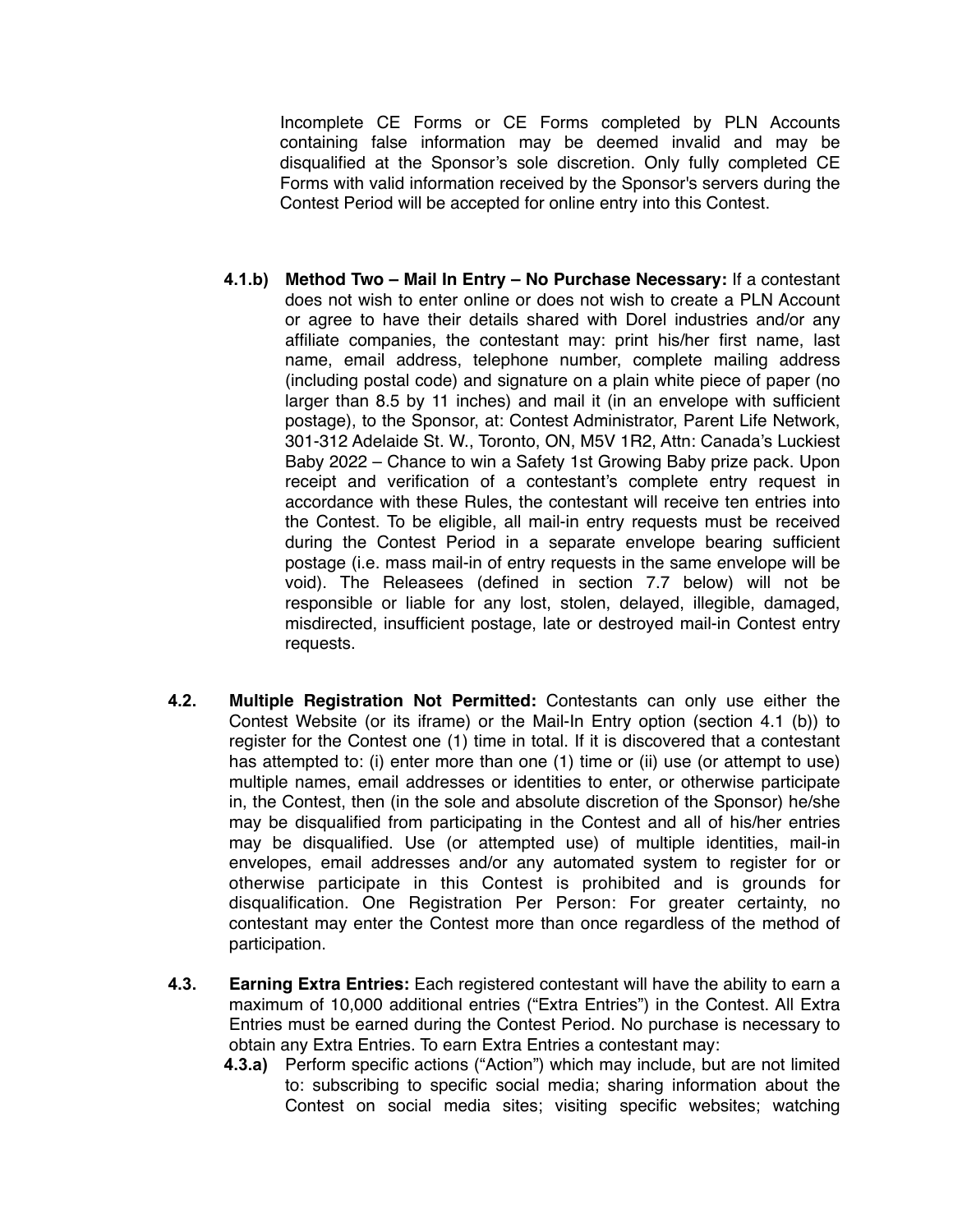specific web videos; entering a specific code; uploading specific text, images or videos ("Content"); or completing a survey. Entries will be awarded when the completed Action is received by the Sponsor's server;

- **4.3.b)** Each Action completed and received by Sponsor's servers will award a specific number of Extra Entries to the contestant completing the Action. Actions may be time limited. All times published in the advertisement of Actions will be Eastern Time.
- **4.3.c)** The Sponsor reserves the right to amend these Rules (subject only to the consent of the Regie des alcools, des course et des jeux) in order to add additional means of earning Extra Entries by posting them on the Contest website. No purchase is necessary.

#### **Earning Extra Entries Alternate Method – No Purchase Necessary**

To earn all extra entry options described in (a) above, alternatively a contestant may: print his/her first name, last name, email address, telephone number, complete mailing address (including postal code) and signature on a plain white piece of paper (no larger than 8.5 by 11 inches) and mail it (in an envelope with sufficient postage), to the Sponsor, at: Contest Administrator, Parent Life Network, 301-312 Adelaide St. W., Toronto, ON, M5V 1R2, Attn: Canada's Luckiest Baby 2022 – Chance to win a Safety 1st Growing Baby prize pack - Extra Entries. Upon receipt and verification of a contestant's request in accordance with these Rules, the contestant will receive all entries available in (a) above added to their total number of entries before the Safety 1st Growing Baby prize draw is conducted. To be eligible, all mail-in requests must be received during the Contest Period in a separate envelope bearing sufficient postage. The Releasees (defined below) will not be responsible or liable for any lost, stolen, delayed, illegible, damaged, misdirected, insufficient postage, late or destroyed mail-in Extra Entries requests.

### **5. DRAW & WINNER SELECTION PROCESS**

- **5.1.** Co-Ordination with Other Canada's Luckiest Baby 2022 Contests: The Safety 1st Growing Baby prize draw will occur in co-ordination with all other Canada's Luckiest Baby 2022 Contests (as described at [http://](http://clb2022.parentlifenetwork.com/rules) [clb2022.parentlifenetwork.com/rules](http://clb2022.parentlifenetwork.com/rules)). Entries earned in the Contest (section 4) will be valid for every Canada's Luckiest Baby 2022 contest for which the contestant has entered.
	- **5.1.a) Random Draw**: On **January 3rd, 2023** at or about **2:00 pm ET** (the **"Draw Date"**) in the city of Toronto, in the province of Ontario, at the offices of the Sponsor, **one (1)** entry will be randomly selected from all eligible entries received by the Sponsor during the Contest Period for any Canada's Luckiest Baby 2022 Contest. If the contestant who owns the selected entry, and who is otherwise eligible to win, has entered the "Canada's Luckiest Baby 2022 – Chance to win a Safety 1st Growing Baby prize pack", he or she will be the selected contestant who is eligible to win the Safety 1st Growing Baby prize subject to compliance with these Rules. In the event that the first valid entry selected in the coordinated draw has not entered the "Canada's Luckiest Baby 2022 –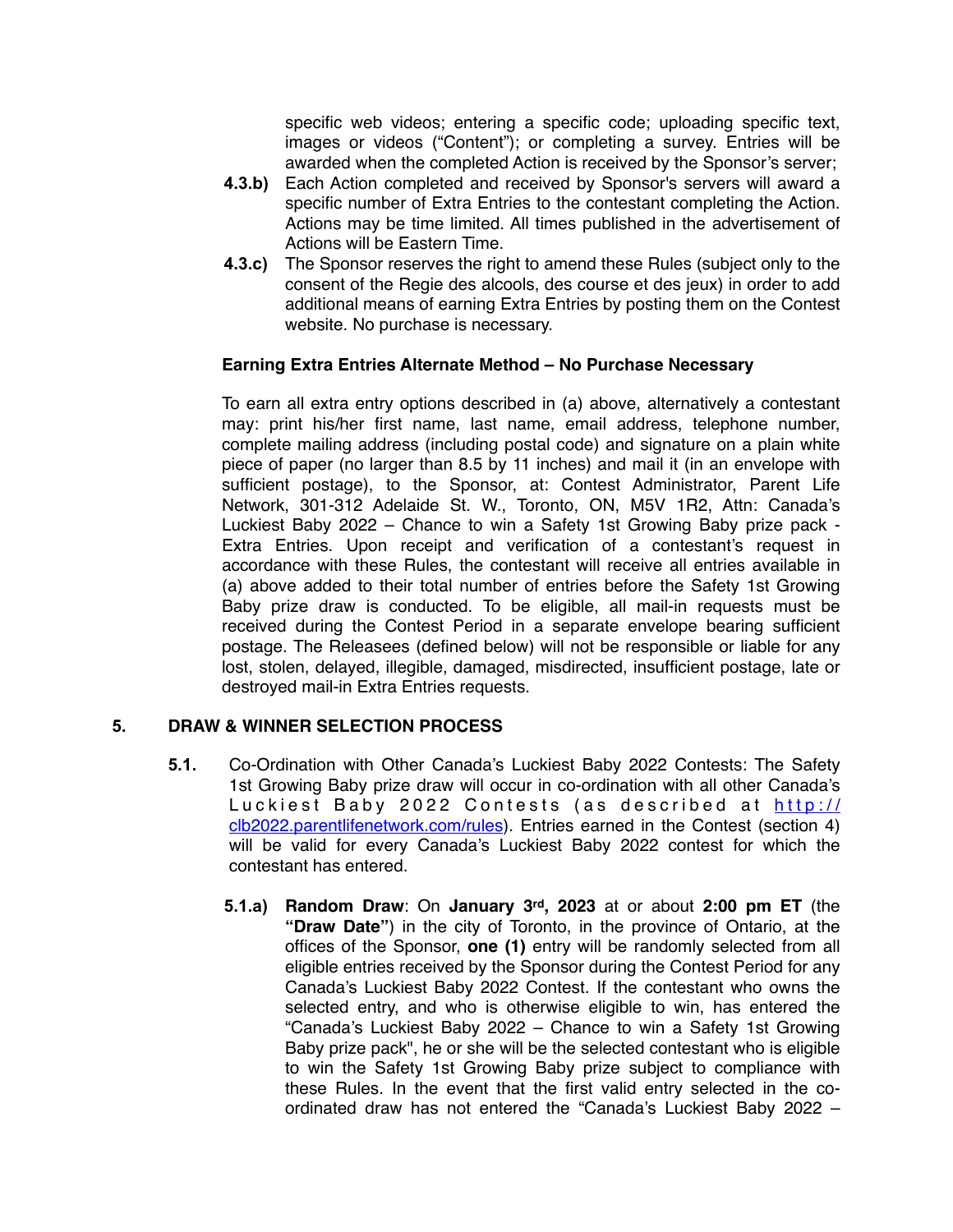Chance to win a Safety 1st Growing Baby prize pack" contest, a separate draw will take place during which **one (1)** entry will be randomly selected from all eligible entries received by the Sponsor during the Contest Period by contestants who have entered the "Canada's Luckiest Baby 2022 – Chance to win a Safety 1st Growing Baby prize pack" Contest. This secondary draw will have no co-ordination with other Canada's Luckiest Baby 2022 contest draws.

- **5.2. Odds of Winning:** The odds of winning the Safety 1st Growing Baby prize are dependent on the number of eligible entries earned by the contestant and the number of eligible entries received by the Sponsor during the Contest Period in accordance with these Rules.
- **5.3. Contacting Selected Contestant:** Sponsor will attempt to arrange an in person meeting with the selected contestant within thirty (30) days of the draw date. If the Sponsor is unable to arrange an in person meeting within thirty (30) days of the draw date, sponsor will make an additional minimum of two (2) attempts to contact the selected contestant by email using the information provided at the time of Account registration (or on mail in entry) between thirty-one (31) and thirty-five (35) days of the Draw Date. If the selected contestant cannot be contacted (i.e. does not reply to the email from the Sponsor or its representative) within forty (40) days of the Draw Date, then he/she may be disqualified (and will forfeit all rights to the Safety 1st Growing Baby prize) and the Sponsor reserves the right, in its sole and absolute discretion, to select an alternate selected contestant from among the remaining eligible entries (in which case the foregoing provisions of this section shall apply to such new selected contestant).
- **5.4. Declaration and Release Form; Skill-Testing Question:** In order to be declared the confirmed Safety 1st Growing Baby prize Winner, the selected contestant must, in addition to meeting the Contest eligibility criteria and otherwise complying with these Rules, correctly answer a time-limited mathematical skill testing question without assistance of any kind, whether electronic or otherwise, and sign and return within 5 business days of notification by e-mail, a Declaration and Release prepared by the Sponsor which, among other things:
	- (i) confirms compliance with these Rules;
	- (ii) acknowledges acceptance of the Prize, as awarded;
	- (iii) releases the Releasees (as defined in section 7.7 below) from any liability and damage which could arise out of or in any way related to the Contest and from the awarding, receipt, possession and/or use or misuse of the Prize; and
	- (iv) allows the Licensees (as defined in section 7.8 below) to use, reproduce and/or publish in any related publicity, his/her name, photograph, image, likeness, biographical information, any statements made regarding a prize, place of residence, and/or voice for advertising and promotional purposes in perpetuity and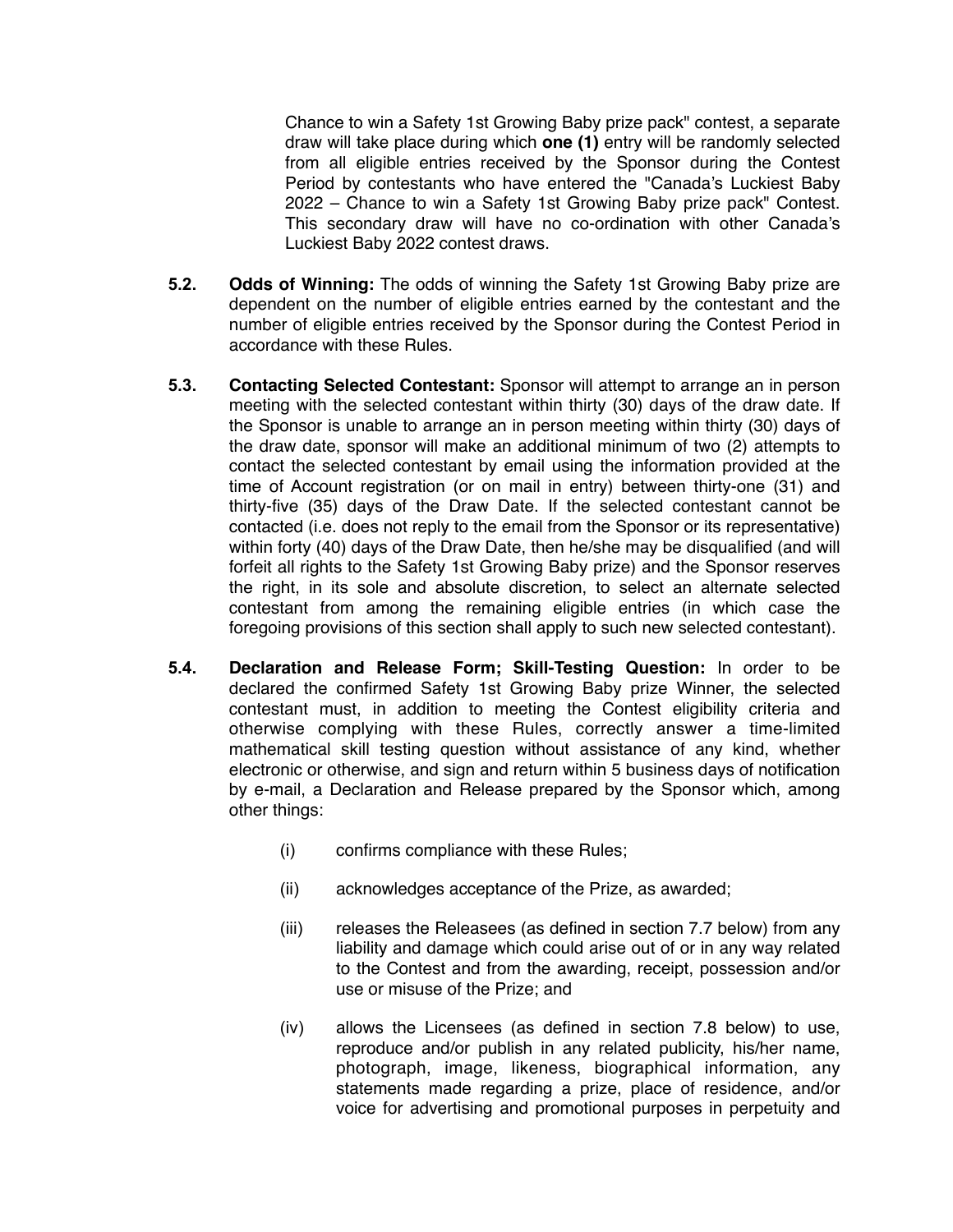in any manner and in any medium (including the Internet), without any compensation or further attribution or notification.

If the selected contestant:

- (i) does not correctly answer the mathematical skill testing question in the manner prescribed;
- (ii) fails to return the properly executed Declaration and Release within the specified time;
- (iii) cannot accept the Prize for any reason; or
- (iv) otherwise fails to comply with the Rules;

**THEN HE/SHE WILL BE DISQUALIFIED (AND WILL FORFEIT ALL RIGHTS TO THE PRIZE) AND THE SPONSOR RESERVES THE RIGHT, IN ITS SOLE AND ABSOLUTE DISCRETION, TO SELECT FROM AMONG ALL REMAINING ELIGIBLE ENTRIES AN ALTERNATE SELECTED CONTESTANT AS THE POTENTIAL WINNER OF THE SAFETY 1ST GROWING BABY PRIZE (IN WHICH CASE THE FOREGOING PROVISIONS OF THIS SECTION SHALL APPLY TO SUCH NEW POTENTIAL PRIZE WINNER). NOTWITHSTANDING ANY OTHER PROVISION OF THESE RULES, THE SPONSOR RESERVES THE RIGHT TO DETERMINE HOW THE PRESENTATION OF A PRIZE WILL OCCUR INCLUDING IN A MEDIA EVENT, BY MAIL OR IN PERSON.**

#### **6. PRIZES DELIVERY:**

**6.1. Prizes Delivery:** The Sponsor or its representatives will send the prize(s) to the confirmed Prize winner at his/her registered address. Please allow **six (6) to eight (8) weeks** for delivery of same.

#### **7. GENERAL TERMS AND CONDITIONS**

- **7.1. Verification of Entries:** The Sponsor reserves the right, in its sole and absolute discretion, to verify or require proof of identity and/or eligibility (in a form acceptable to the Sponsor ) from any contestant in this Contest or for any Extra Entries earned, or purportedly earned, by such contestant to be considered valid for the purposes of this Contest. Contestants whose entries cannot be verified to the satisfaction of Sponsor in its sole and absolute discretion may be disqualified from the Contest and will not be eligible to win any prize. The sole determinant of the time for the purposes of a valid registration and/or entry in this Contest will be the Sponsor's records.
- **7.2. No Liability**: The Releasees (defined below) will not be liable for: (i) any failure of the Website, Sponsor servers or other 55 Rush Inc. or Parent Life Network sponsored sites during the Contest; (ii) any technical malfunction or other problems relating to the telephone network or lines, computer on-line systems, servers, access providers, computer equipment or software; (iii) the failure of any entry, registration or Action to be received by the Sponsor for any reason including, but not limited to, technical problems or traffic congestion on the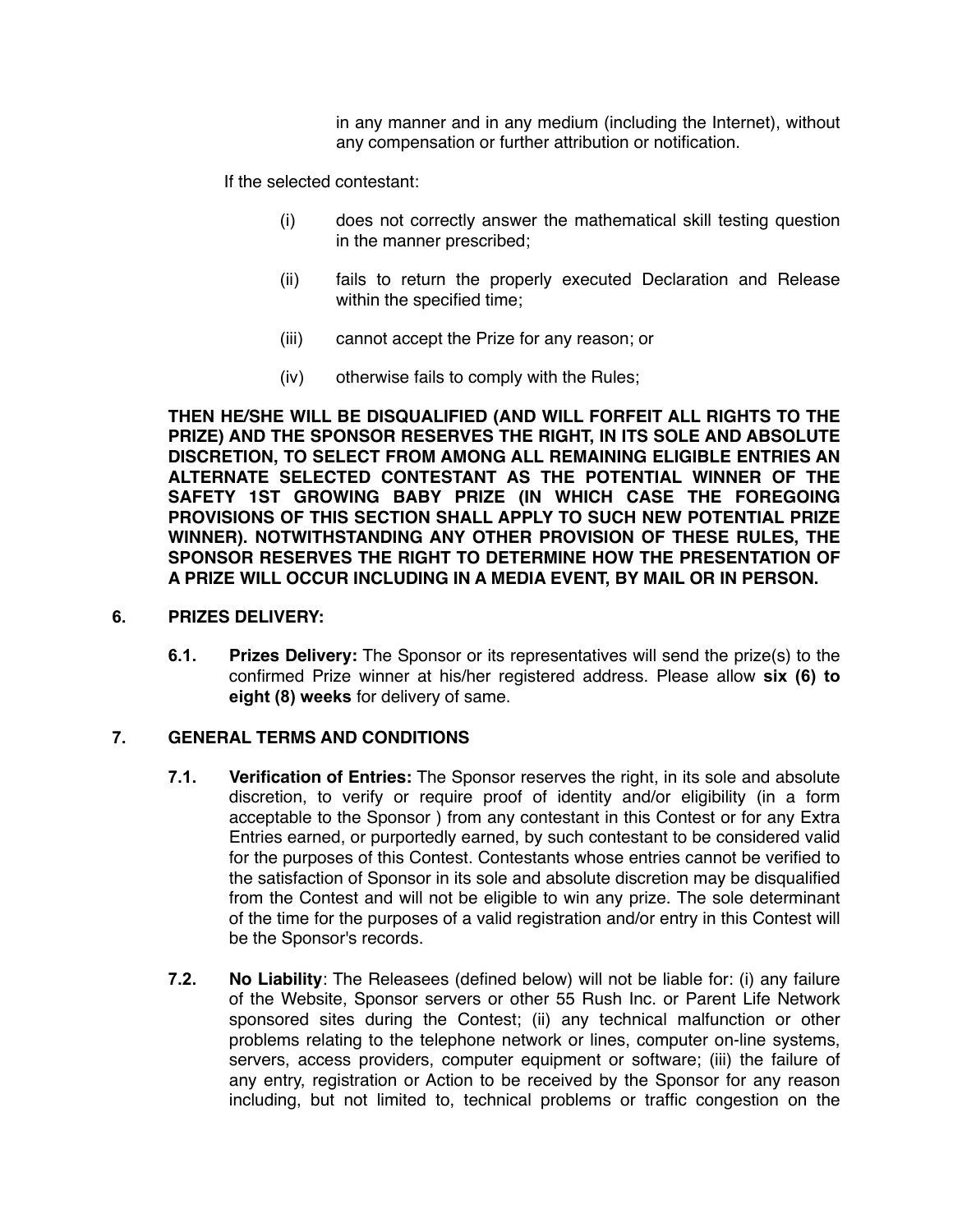Internet or at any website, or mail disruption or delays; (iv) any injury or damage to a contestant's, or any other person's computer related to or resulting from participating or downloading any material in the Contest; and (v) any combination of the above.

#### **7.3. Acceptance of Prizes:**

- **7.3.a)** All prizes must be accepted as awarded and are not transferable, assignable or convertible to cash (except in Sponsor or any prize supplier's sole and absolute discretion);
- **7.3.b)** The costs of everything not specifically stated as included in the prizes are the sole responsibility of the winner;
- **7.3.c)** If the winner does not utilize any part(s) of his/her prize, then any such part(s) not utilized will be forfeited in their entirety and nothing will be substituted in their place;
- **7.3.d)** Sponsor and each prize supplier reserves the right at any time to:
	- (i) Place reasonable restrictions on the availability or use of the prizes or any component thereof; and
	- (ii) Substitute a prize or a component thereof for any reason with a prize or a prize component of equal or greater value, including, without limitation, but solely at the Sponsor or any prize supplier's sole discretion, a cash award;
- **7.3.e)** By accepting a prize, the winner agrees to waive all recourse against the Releasees (as defined in Section 7.7) if the prize or a component thereof does not prove satisfactory, either in whole or in part.
- **7.4. Content Submission Requirements:** BY SUBMITTING ANY "CONTENT" TO EARN EXTRA ENTRIES, EACH CONTESTANT HEREBY REPRESENTS AND WARRANTS THAT THE CONTENT (AND EACH INDIVIDUAL COMPONENT THEREOF) COMPLIES WITH THESE RULES, ALL APPLICABLE LAWS (INCLUDING INTELLECTUAL PROPERTY LAWS) AND THE SUBMISSION REQUIREMENTS. THE RELEASEES (defined below in Section 7.7) WILL BEAR NO LIABILITY REGARDING THE USE OF ANY CONTENT (OR ANY COMPONENT THEREOF) BY THE SPONSOR. THE RELEASEES SHALL BE HELD HARMLESS BY THE CONTESTANT IN THE EVENT IT IS SUBSEQUENTLY DISCOVERED THAT THE CONTESTANT HAS DEPARTED FROM OR NOT FULLY COMPLIED WITH ANY OF THESE RULES.

Any Content submitted to the site must not contain:

(i) material that is hateful, tortuous, defamatory, slanderous or libelous, that promotes bigotry, racism, hatred or harm against any group or individual or promotes discrimination based on race, gender, religion, nationality,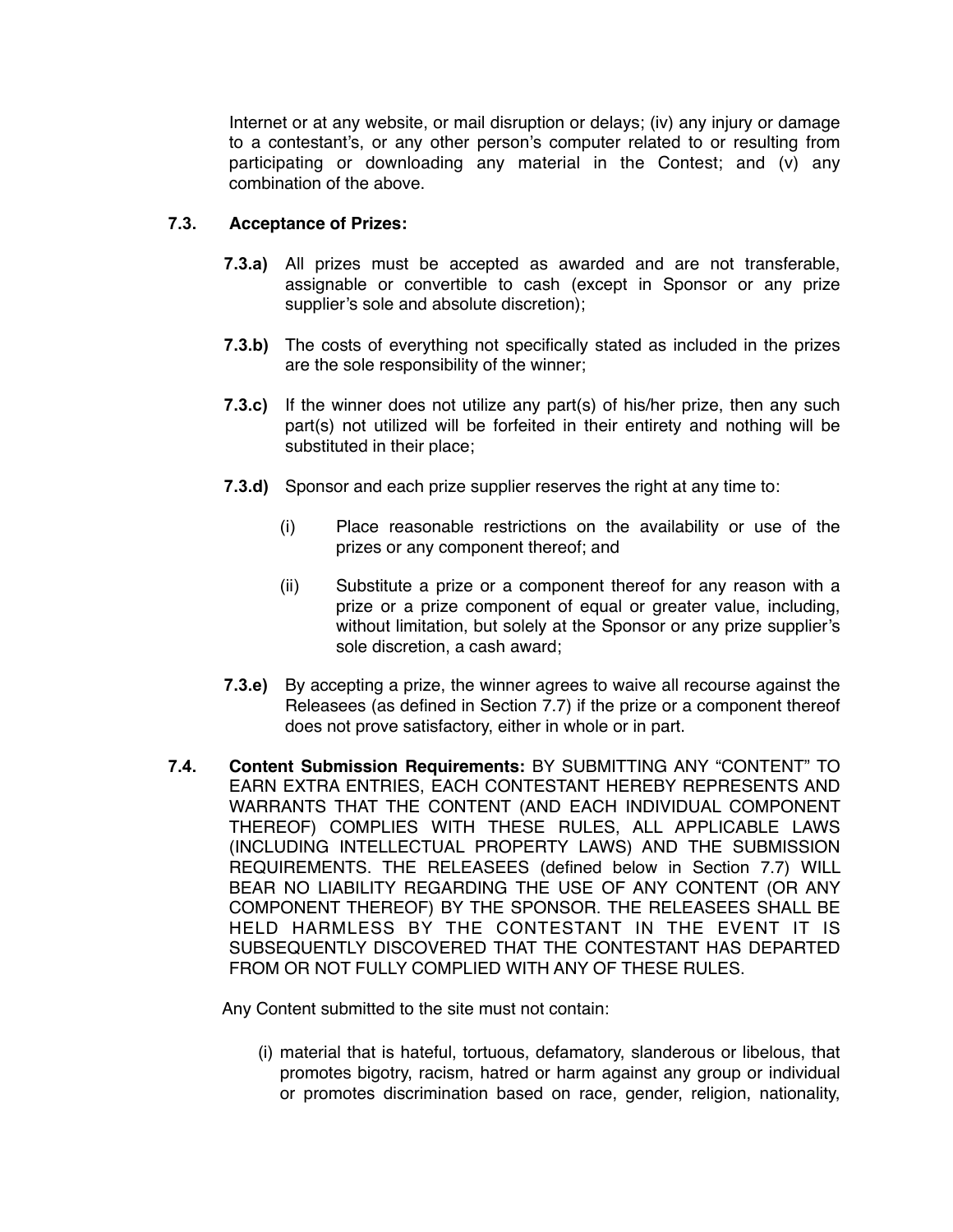disability, sexual orientation or age;

- (ii) any form of propaganda or inappropriate or offensive language; or
- (iii) material that violates or infringes another's rights, including but not limited to privacy, publicity or intellectual property rights, or that constitutes copyright infringement.

Prior to or after being posted on the Contest Website, each of the Sponsor, its promotional agency and designated Content moderator (each, a "**Reviewer**") reserves the right to initially screen every piece of Content. Any Content that a Reviewer deems, in its sole and absolute discretion, to violate the terms and conditions set forth in these Rules or any applicable law (including intellectual property laws) will be disqualified. Prior to being posted on the Contest Website, each Reviewer reserves the right, in its sole and absolute discretion, to edit or modify any Content, or to request a contestant to modify, edit and/or re-submit his or her Content, in order to ensure that the Content complies with these Rules, or for any other reason. If Content is deemed to be inappropriate, the contestant will receive an email notification from Sponsor indicating that the Content has not been posted or has been removed, and he/she will have an opportunity to resubmit his or her revised Content for consideration by a Reviewer. If a contestant has attempted to submit Content three (3) times and has been rejected each time, then the Sponsor reserves the right, in its sole and absolute discretion, to disqualify the contestant from participating in the Contest.

- **7.5. Number of Prizes/Winners:** By entering the Contest, each contestant acknowledges that the Sponsor shall not be required under any circumstances to award more prizes than the number of available prizes, as set out in these Rules.
- **7.6. Termination of Contest:** The Sponsor reserves the right, in its sole and absolute discretion, to void any entry and/or withdraw, suspend, amend or terminate this Contest in whole or in part (or to amend these Rules) in any way at any time without prior notice (but subject to applicable law and to the consent of the Regie des alcools, des course et des jeux), in the event of an error, technical problem, computer virus, bugs, tampering, unauthorized intervention, fraud, technical failure or any other cause beyond the reasonable control of the Sponsor that, in the Sponsor's sole discretion interferes with the proper conduct of this Contest as contemplated by these Rules, or in the event of any accident, printing, administrative, or other error or any kind, or for any other reason. Any attempt to deliberately damage any website or to undermine the legitimate operation of this Contest is a violation of criminal and civil laws and should such an attempt be made, the person will be automatically disqualified and the Sponsor reserves the right to seek remedies and damages to the fullest extent permitted by law.

The Sponsor reserves the right, in its sole and absolute discretion, and without prior notice, to adjust any of the dates and/or timeframes stipulated in these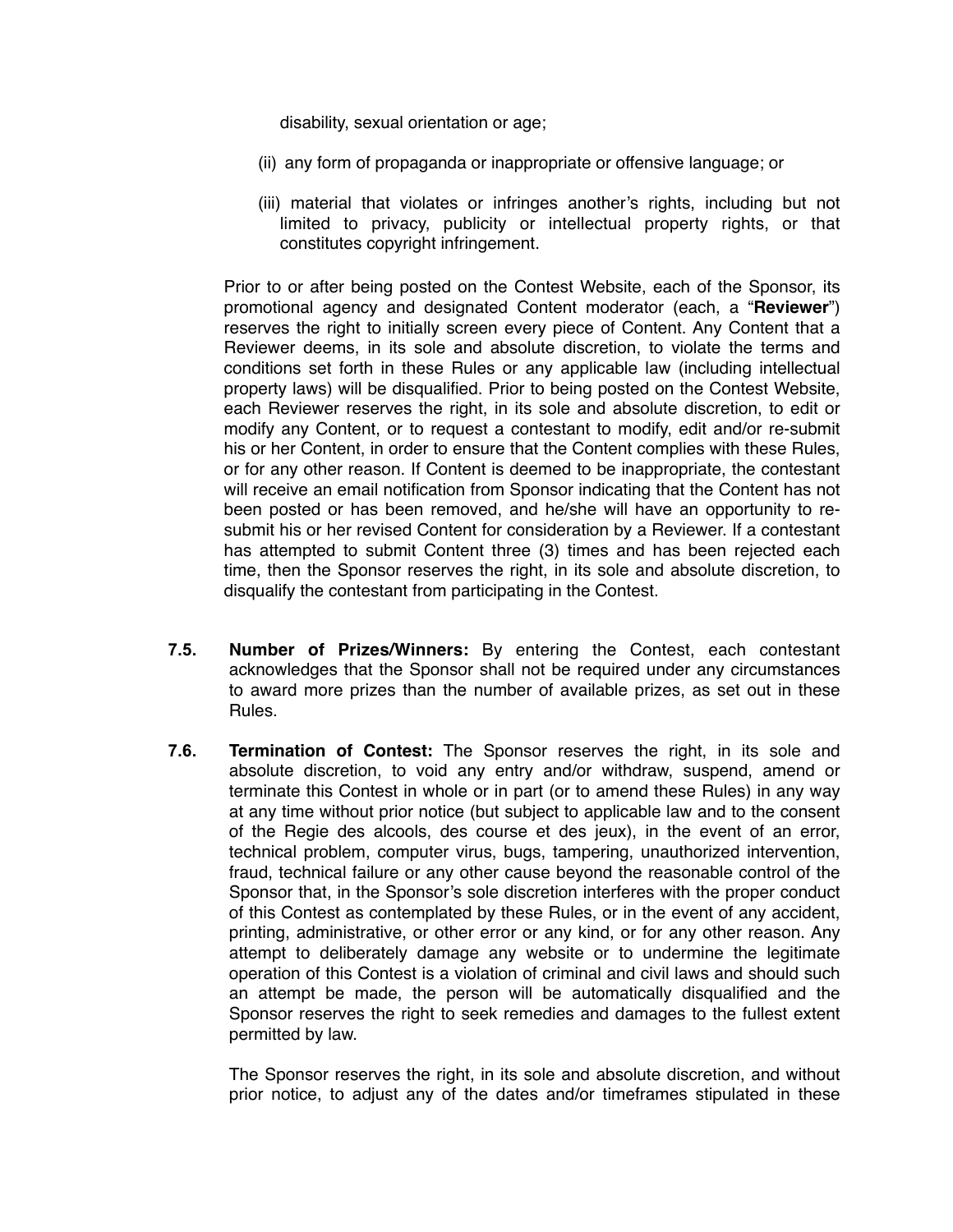Rules, to the extent necessary, for purposes of verifying compliance by any contestant, entry, or vote with these Rules, or as a result of technical problems, or in light of any other circumstances which, in the opinion of the Sponsor, in its sole and absolute discretion, affect the proper administration of the Contest as contemplated in these Rules.

- **7.7. Release and Exclusion of Liability**. By entering or attempting to enter the Contest, each contestant and/or purported contestant agrees to release, discharge, and forever hold harmless the Contest Group Entities, and their respective officers, directors, employees, shareholders, agents and other representatives (collectively, the "**Releasees**") from any and all claims, actions, damages, demands, manner of actions, causes of action, suits, debts, duties, accounts, bonds, covenants, warranties, indemnities, claims over, contracts and liabilities of whatever nature or kind arising out of, or in connection with the contestant's participation or attempted participation in the Contest, compliance or non-compliance with these Rules and acceptance, use or misuse of any prize. The Releasees will not be responsible for lost, incomplete, late or misdirected entries or for any failure of the Contest website during the Contest Period, or for any technical malfunction or other problems with, any telephone network or lines, computer on-line systems, servers, access providers, computer equipment or software or for any technical problems or traffic congestion on the Internet or at any website, or any mail disruption or delay, or any combination of the foregoing, and will not be liable for any resulting injury or damage to any person or property arising from, or relating to, that person's or any other person's participation or attempted participation in the Contest.
- **7.8.** Name/Image of Winners and Content:
	- **7.8.a)** By entering the Contest or submitting Content for Extra Entries, each contestant:
		- (i) grants to the Sponsor, its affiliates, and the suppliers of prizes (collectively, "Licensees"), in perpetuity, a non-exclusive, irrevocable license to publish, display, reproduce, modify, edit or otherwise use (as the Licensees may in their sole discretion deem appropriate and without right of approval by the contestant) his/her submitted Content, in whole or in part, for advertising or promoting the Contest or for any other reason in any manner and in any medium (including the Internet), without any compensation or further attribution or notification, and waives his or her moral rights to such Content;
		- (ii) authorizes the Licensees to use, reproduce and/or publish in any related publicity, his/her name, photograph, image, likeness, biographical information, any statements they make regarding a prize, place of residence, and/or voice for advertising and promotional purposes in perpetuity and in any manner and in any medium (including the Internet), without any compensation or further attribution or notification;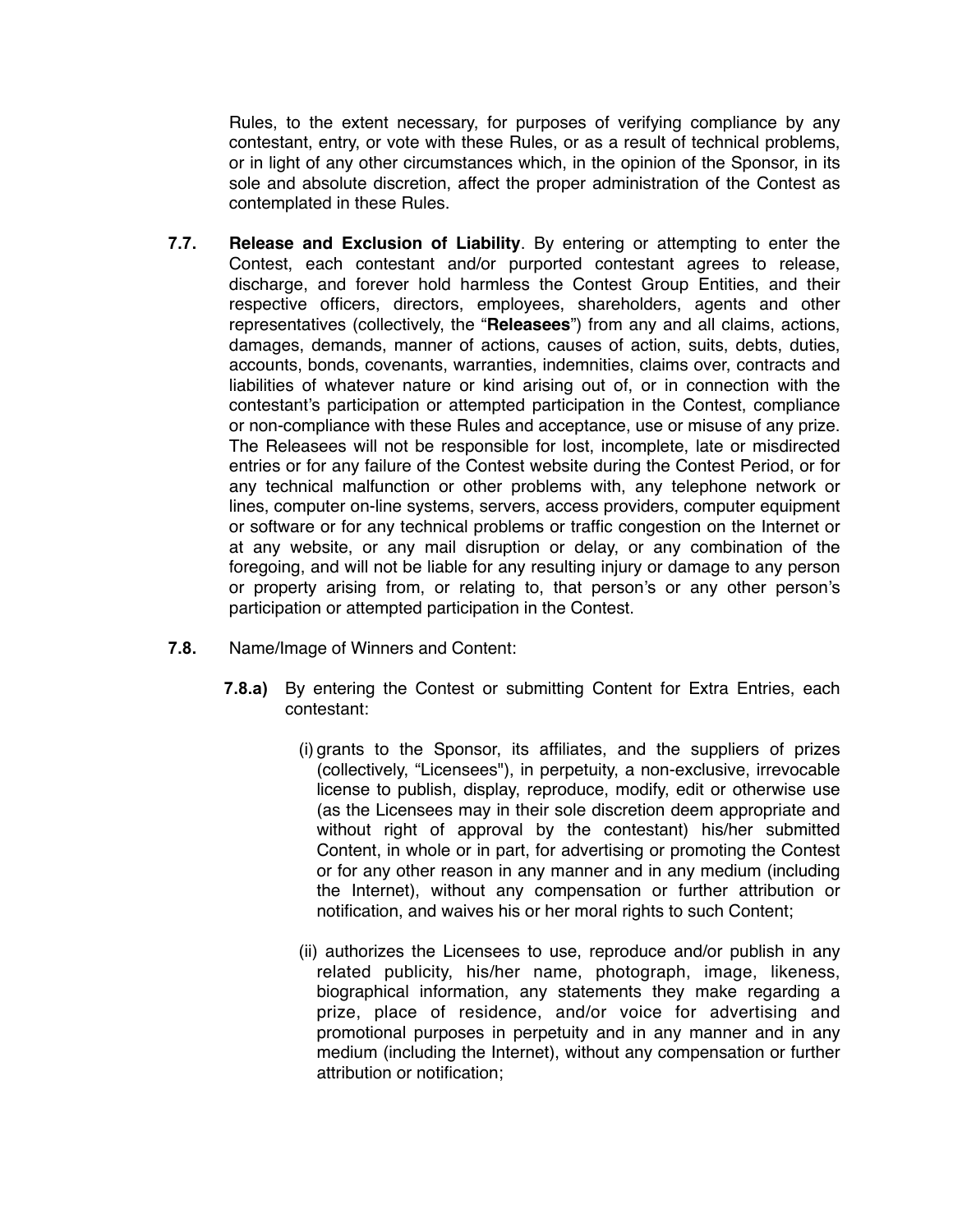- (iii) agrees that anything created by the Licensees which is derived from the contestant's Content, voice, photograph, image, likeness or any statements the contestant make regarding a prize, is owned by the Sponsor, its affiliates or prize suppliers, as applicable; and
- (iv) on his/her own behalf, and on behalf of his/her heirs, executors, administrators, personal representatives, successors and assigns, hereby release and discharge the Releasees (as defined above) from and against any and all claims (whether known or unknown, in law or in equity) that he/she or any of his/her heirs, executors, administrators, successors, or assigns may have or that may later accrue against any of the Releasees for any damages, losses, liabilities, costs, legal fees, expenses or injuries based on publicity rights, defamation, libel, slander, portrayal in a false light, invasion of privacy, copyright infringement, trademark infringement or any other intellectual property related cause of action arising out of or relating directly or indirectly in any way to the entry, a vote (if applicable) or use of his/her Content (if applicable), name, photograph, image, likeness, biographical information, any statements they make regarding a prize, place of residence, and/or voice.
- **7.8.b)** For greater certainty, the Sponsor, its promotional agency and/or the Reviewer reserves the right, in their sole and absolute discretion and at any time during the Contest, to modify, edit or remove any Content, or to request a contestant to modify or edit his or her Content, if a complaint is received with respect to the Content, or for any other reason. If such an action is necessary at any time, then the Sponsor reserves the right, in its sole and absolute discretion, to reset the entry count associated with the Content to zero (or, to whatever number the Sponsor deems appropriate in its sole and absolute discretion).
- **7.8.c)** Subject to subsection (i) above, if a contestant has any questions or does not wish the Sponsor to use any or all of his/her name, photograph, image, likeness, biographical information, any statements made regarding the prize, place of residence, and/or voice for purposes other than Contest administration, please contact the Sponsor by mail at 301-312 Adelaide St. W., Toronto, ON, M5V 1R2.
- **7.9. Dispute**  In the event of a dispute regarding who submitted an entry, entries, will be deemed to have been submitted by the authorized account holder of the email address submitted at the time of entry. "**Authorized account holder**" is defined as the person who is assigned an email address by an internet provider, online service provider, or other organization (e.g. business, educational institute, etc.) that is responsible for assigning email addresses for the domain associated with the submitted email address. A contestant may be required to provide proof that he/she is the Authorized account holder of the email address associated with the selected entry and/or a vote, and, if applicable, that he/she has all necessary consents, permissions and/or licenses as required by these